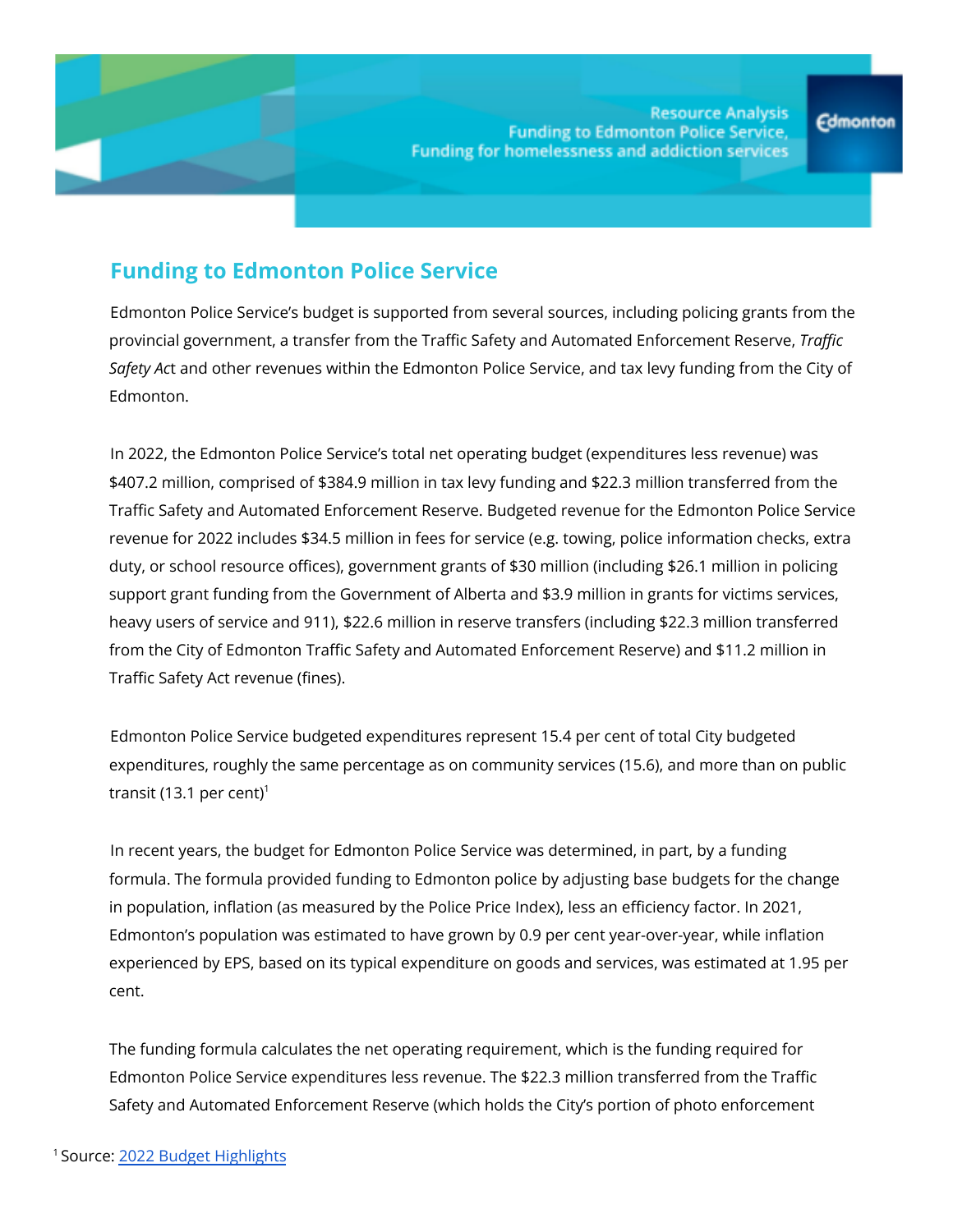revenues ) is included as Edmonton Police Service revenue within the calculation. If the transfer from the reserve were reduced, the tax levy funding would need to increase. Mid-cycle the 2021 and 2022 operating budgets were revised, with a portion of the planned increases for the Edmonton Police Service being reallocated to community safety and well-being.

To illustrate, the original 2019-2022 operating budget included City tax-levy funding to EPS of \$356.3 million in 2019, growing to \$406.8 million in 2022, showing an increase of 14 per cent over four years. The budget now sets City tax-levy funding to EPS at \$356.3 million in 2019, growing to \$384.9 million in 2022, showing an increase of 8 per cent over four years.

| Year | <b>Net Operating</b><br><b>Requirement</b><br>(Annual Tax<br>Levy Funding) | <b>S11M</b><br><b>Reallocation</b><br>(July 6, 2020) | \$10.9M<br><b>Reallocation</b><br>(November<br>30, 2021) | <b>Revised Net</b><br><b>Operating</b><br><b>Requirement</b><br>(Annual Tax Levy<br>Funding) | <b>Traffic Safety &amp;</b><br>Automated<br><b>Enforcement</b><br><b>Reserve</b><br><b>Annual</b><br><b>Funding</b> | <b>Total Annual</b><br><b>Operating</b><br><b>Funding</b> |
|------|----------------------------------------------------------------------------|------------------------------------------------------|----------------------------------------------------------|----------------------------------------------------------------------------------------------|---------------------------------------------------------------------------------------------------------------------|-----------------------------------------------------------|
| 2019 | \$356.3                                                                    | ۰                                                    | $\sim$                                                   | \$356.3                                                                                      | \$22.3                                                                                                              | \$378.6                                                   |
| 2020 | \$372.5                                                                    | $\sim$                                               | $\;$                                                     | \$372.5                                                                                      | \$22.3                                                                                                              | \$394.8                                                   |
| 2021 | \$389.3                                                                    | ( \$5.5)                                             | $\sim$                                                   | \$383.8                                                                                      | \$22.3                                                                                                              | \$406.1                                                   |
| 2022 | \$406.8                                                                    | ( \$11.0)                                            | (\$10.9)                                                 | \$384.9                                                                                      | \$22.3                                                                                                              | \$407.2                                                   |

# Police Funding 2019 - 2022 (\$ millions)



| \$407.2 M<br>2022 base |  |
|------------------------|--|
| operating funding      |  |

### **While there has been a reallocation of funds to support community safety and well-being initiatives, the police budget has continued to increase.**

As mentioned above, the four-year budget allocated \$22.3 million annually to EPS from the Traffic Safety and Automated Enforcement Reserve (included as EPS revenue in the formula). With photo radar revenues declining, that funding is at risk. Council is considering strategies to maintain the funding levels, which may result in an increase in property taxes.

In 2020, City Council directed Administration to revisit the funding formula Policy, C604, and reframe it as an Edmonton Community Safety and Well-being Funding Policy. Administration recently presented options for Council's consideration for a funding process or mechanism to determine and allocate funding to EPS, with a recommendation that once the base level of funding has been determined, a

revised funding formula be designed and implemented. In response, City Council passed the following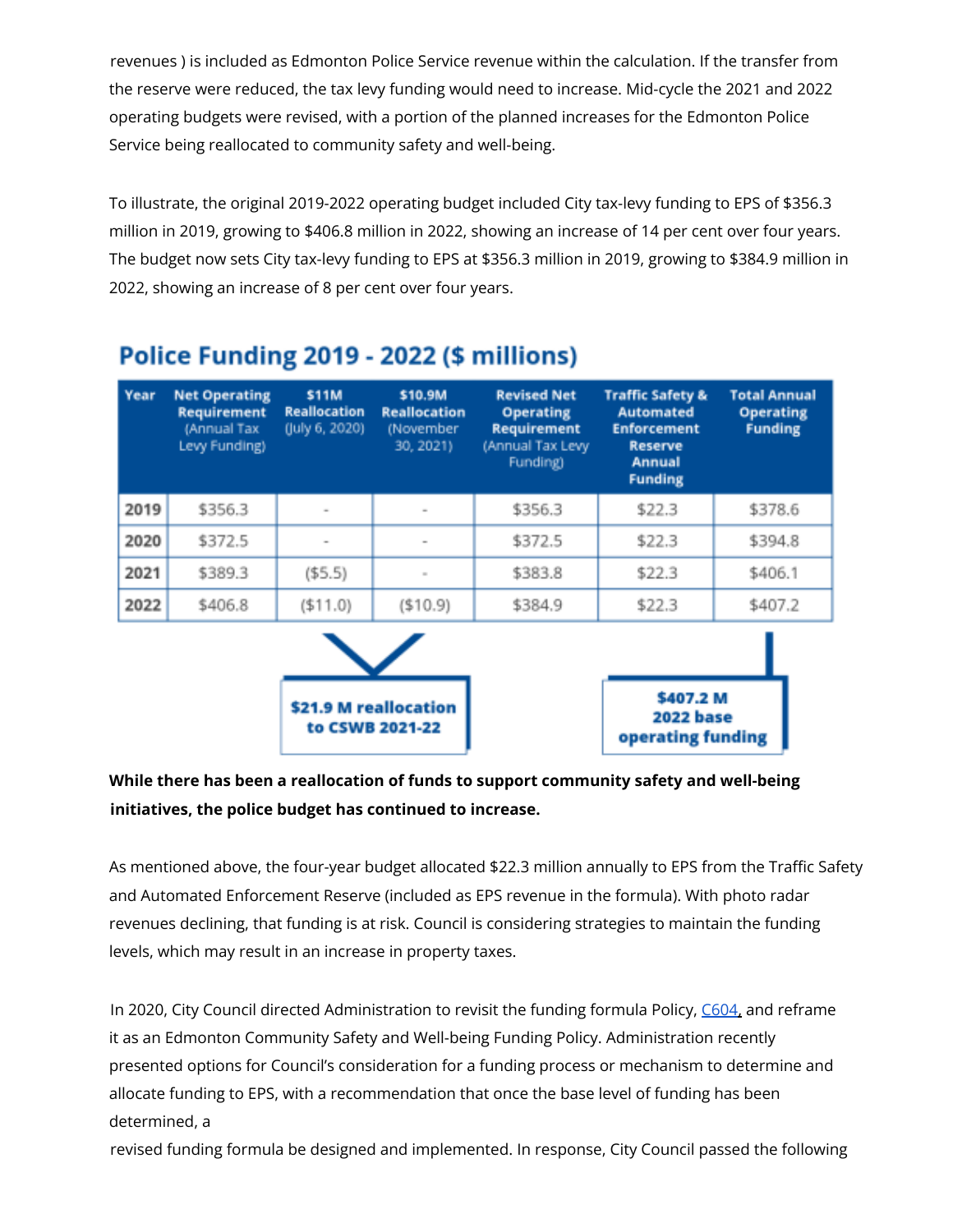motions on June 7, 2022:

- That the Edmonton Police Service receives operating funding of \$407,000,000 (net operating requirement) starting in 2023 on an ongoing basis;
- That Administration, in consultation with the Edmonton Police Service and the Edmonton Police Commission, develop a revised funding formula and related policy, and return to City Council for approval as part of the 2023-2026 Operating Budget deliberations; and
- That Administration conduct a jurisdictional scan of all current sources of police funding for comparable municipalities within Canada with over 500,000 population including but not limited to municipal tax supported funding, provincial funding, grants, and traffic fines and enforcement funding broken down per capita using publicly available data and report back to Council in Q3 2022.

Additional changes are also affecting the resources available for police services.

- The City's proportionate share of funding continued to increase, as costs increased and the city grew. Prior to 2021 there were two provincial grants that provided police funding:
	- Municipal Policing Assistance Grants of \$16 per capita meant that police funding grew with population but was not adjusted for inflation, and
	- From 2008 to 2011 the Government of Alberta added 300 police officers to municipalities across the province to promote safe and secure communities and help reduce crime. Edmonton received 105 officers and was provided the Police Officer Grant at \$100,000 per officer. Funding has not been adjusted for inflation.
- In 2021 the Government of Alberta provided funding through a Policing Support Grant Funding Agreement which combined the funds of the prior Municipal Policing Assistance Grant program and the Police Officer Grant program into a single agreement with a fixed amount. This compounded the gap in funding (relative to cost pressures) that EPS has received through the Municipal Policing Assistance Grant since at least the 2017-18 fiscal year . 2
- City and police revenues from automated enforcement are declining as a result of lower traffic volumes, provincial restrictions on enforcement activity, and a reduction in the proportion of fine revenues allocated to local policing. In 2020, the provincial share increased to 40 per cent of fine revenue (from 36.1 per cent), and the victim services surcharge increased from 15 percent to 20 per cent.
- Police services are facing new costs previously covered by the provincial government (for example, DNA testing costs)

Separately, the Alberta government is providing funding directly to police services to treat mental health and addictions as health care issues while keeping communities safe. Beginning in July, the Edmonton Police Service will be the first police service in Alberta to start using Health IM, which provides: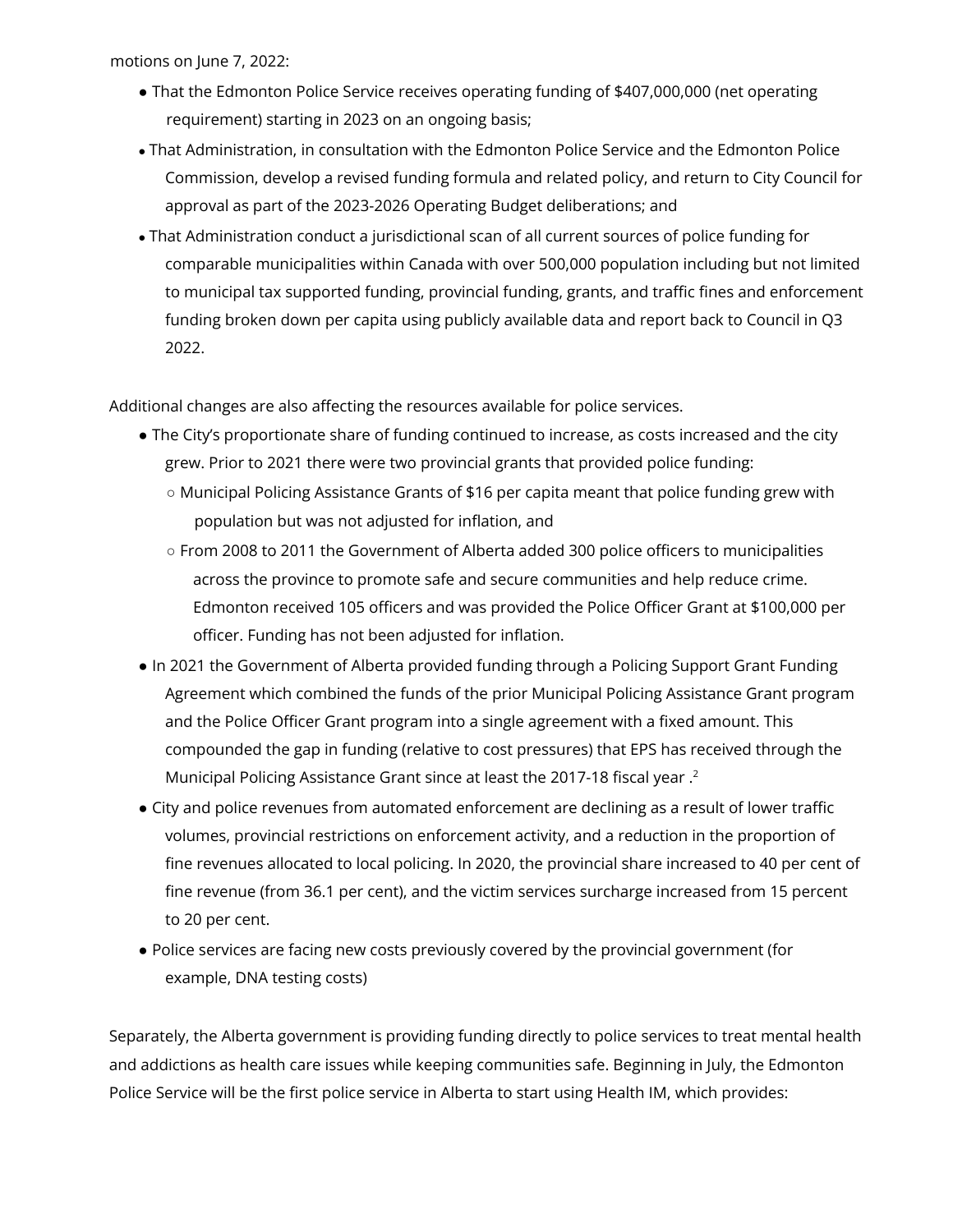#### <sup>2</sup> Source: https://open.alberta.ca/dataset?tags=Municipal+Policing+Assistance+Grant

- A pre-response safety briefing that includes de-escalation techniques and access to any previously-known police information about the person in crisis
- A mental health risk screening tool that helps officers determine whether facility-based or community-based services are more appropriate
- Information sharing with health and community-based services, which expedites transfers Reporting and analytics that help with decision-making and evaluation.

The Government of Alberta provided \$789,000 in funding to the Edmonton Police Service, and has announced \$1.6 million in funding for other jurisdictions this year. Data from other jurisdictions shows that HealthIM contributes to significant reductions in involuntary arrests while providing people in crisis with appropriate recovery supports.

The province has also partnered with EPS to support individuals experiencing addiction and mental health challenges by providing \$600,000 in funding to the Human-centred Engagement and Liaison Partnership (HELP) teams. The HELP teams, which pair police constables and social navigators, work closely with local community organizations. They focus their efforts on helping people struggling with mental health and addictions to access recovery-oriented health and social supports.

### **Funding for Houseless Response**

The Government of Alberta is responsible for and is the primary funder of houseless-serving infrastructure like shelter spaces, and programs such as Housing First which funds community-based organizations. The City has worked collaboratively with the province to provide emergency spaces throughout the pandemic and respond to shelter capacity concerns, particularly throughout the winter season.

The majority of the City's funding for Affordable Housing and Houselessness response is from the federal government with \$61 million provided throughout 2021 and 2022 for the Rapid Housing Initiative (RHI). This funding was critical in supporting hotel conversions and for five permanent supportive housing sites. The Province of Alberta has provided the City with \$26 million in Municipal Stimulus Program (MSP) funding for rehabilitation of city-owned buildings and the construction of affordable / permanent supportive housing units.

In addition, the City of Edmonton leverages the Family and Community Support Services (FCSS) partnership with the Government of Alberta to allocate funding to programs and services that are upstream and preventive in nature as outlined in the *FCSS Act* and regulation. A recent analysis conducted by Administration indicates that approximately \$5 million of FCSS funding goes directly to the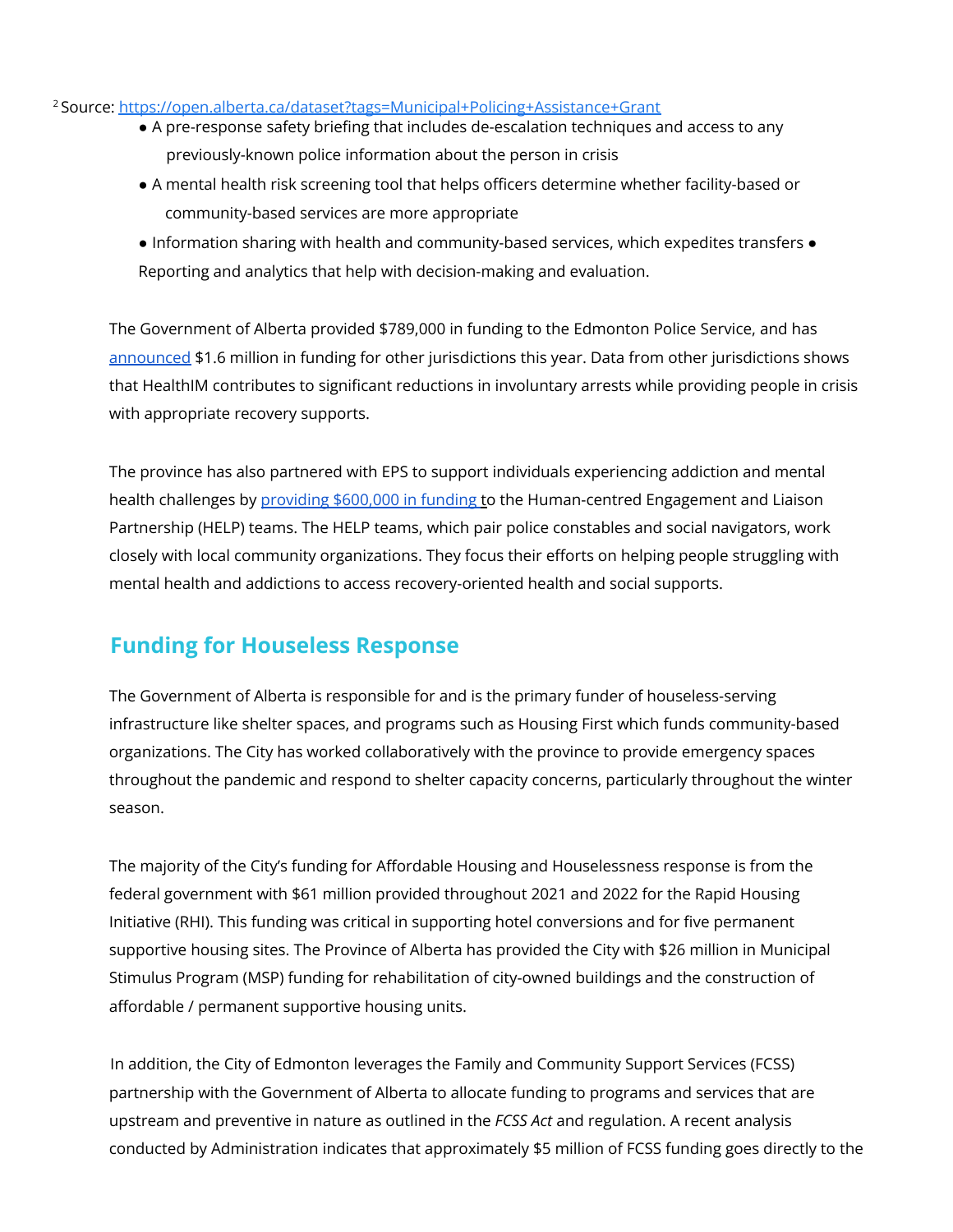prevention of poverty and houselessness, which does not include the significant impact the other programs and services have on preventing and/or reducing houselessness indirectly. Examples of this work include the Community Bridge Program at Bissell Centre (to support people in remaining housed) and support to Operation Friendship (to provide critical housing supports to seniors).

The City of Edmonton has prioritized the root causes of houselessness by investing in an Affordable Housing Strategy. The City of Edmonton has invested almost \$115 million from 2019 to 2022 in operating and capital funds to increase the building of affordable housing and permanent supportive housing. Affordable, accessible and adequate spaces are critical to transition Edmontonians from living in houselessness to a permanent home.

According to the Edmonton By Names List, as of May 30, 2022, there are 2,752 individuals experiencing houselessness in the city. While responding to houselessness falls under federal and provincial jurisdiction, the City of Edmonton partners with Homeward Trust Edmonton, who has been designated to lead the implementation of Edmonton's Plan to End Homelessness.

In 2021, the City of Edmonton provided \$1.2 million in funding to Homeward Trust (in addition to \$32 million from the provincial government and \$10 million from the federal government) as an ongoing commitment to address and invest in local priorities related to houselessness. On April 19, 2022, Council also committed an additional \$880,000 in funding for local women's shelters to enable them to prioritize one-on-one support, safety planning, risk assessment and to reduce isolation created by the global pandemic (Council Report CS00947).

Responding to houselessness is complex and is supported by a number of civic programs including: Edmonton Police Service, Fire Rescue Services, Community Standards Peace Officers and Transit Peace Officers, Affordable Housing Strategy and construction of supportive and affordable housing, the Affordable Housing & Homelessness Team, Parks and Roads operations, and Edmonton Transit Service. As outlined in the Homelessness Response Audit, the 2021 Homelessness Response investment was broken down as follows:

| <b>2021 Response Activity</b>                      | Cost to the<br>City (in<br>\$000s) |  |
|----------------------------------------------------|------------------------------------|--|
| Affordable Housing &<br>Homelessness Business Area | \$20,312                           |  |
| <b>Encampment Park Rangers</b>                     | \$1,200                            |  |
| Encampment Clean Up                                | \$778                              |  |
| Encampment Outreach - Service<br>Provider          | \$792                              |  |
| <b>Homeward Trust Funding</b>                      | \$1,238                            |  |